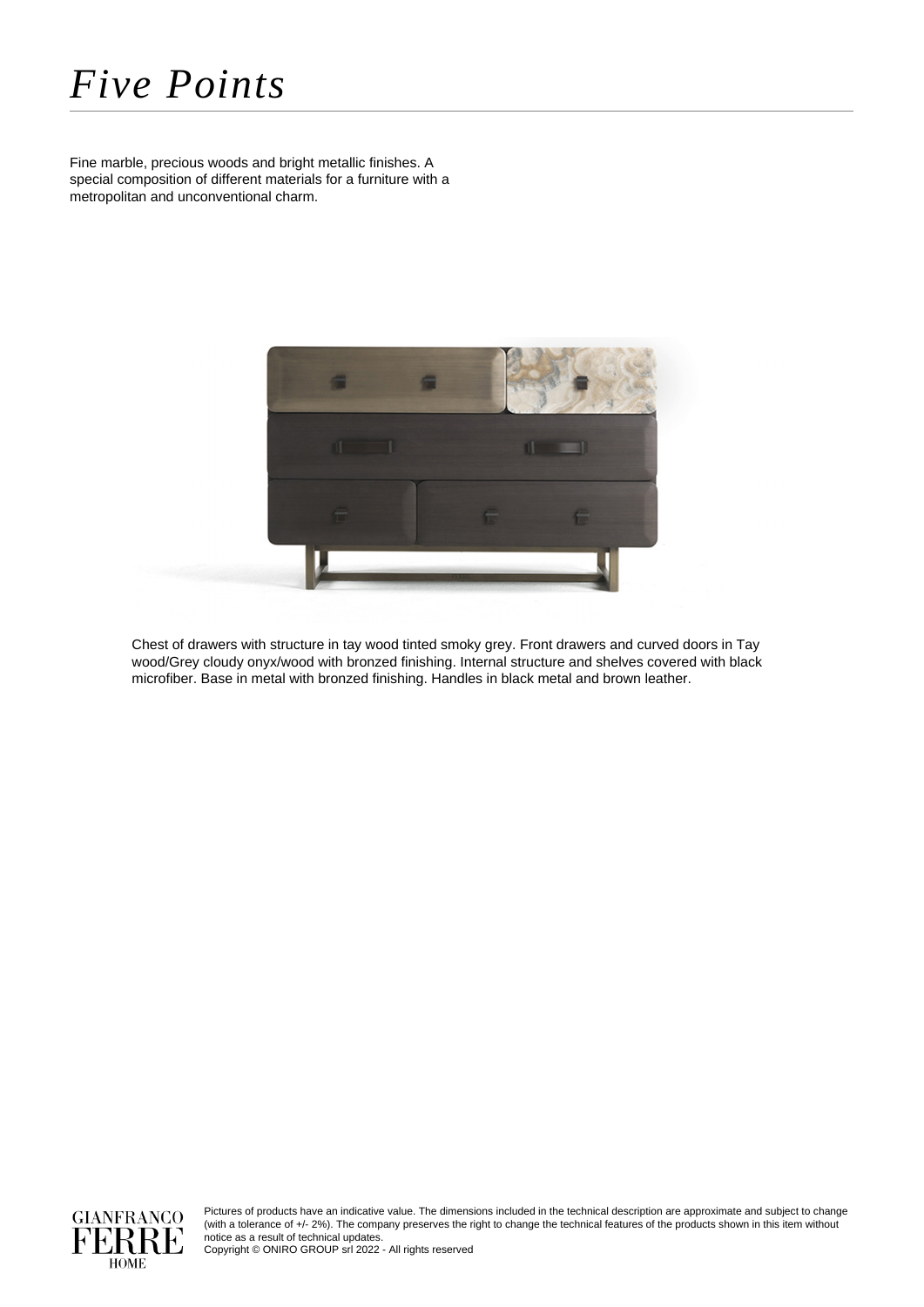Structure in Tay wood tinted smoky grey. Front drawers and curved doors in Tay wood/Grey cloudy onyx/wood with bronzed finishing. Internal structure and shelves covered with black microfiber. Base in metal with bronzed finishing. Handles in black metal and brown leather.



**FIV.324.A**

Chest of drawers

**Standard features** L 130 D 50 H 81 cm L 51.18 D 19.69 H 31.89 in



Pictures of products have an indicative value. The dimensions included in the technical description are approximate and subject to change (with a tolerance of +/- 2%). The company preserves the right to change the technical features of the products shown in this item without notice as a result of technical updates.